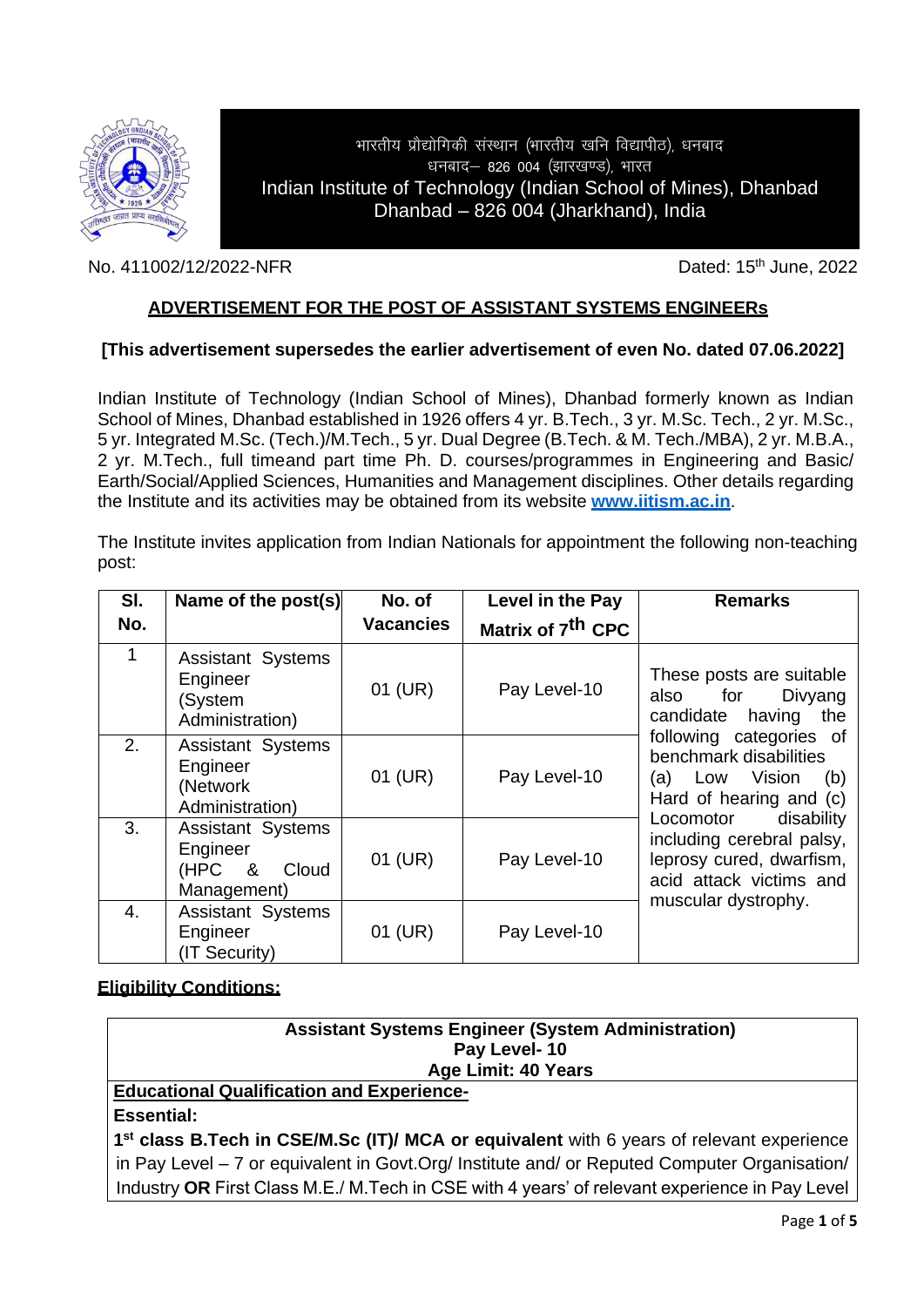– 7 or equivalent in Govt. Org./ Institute and/ or Reputed Computer Organisation/ Industry. Note: **The above mentioned qualifying degrees are essential. The candidates not possessing the same shall not be considered.**

# **Desirable Skills and Experience:**

Sound knowledge and Experience of System administration in Unix/Linux; Maintenance and upgradation of Linux kernel. Understanding of server system hardware and Linux system internals; Sound knowledge of open source software like Moodle, Open LDAP, Apache Server, Tomcat, Mail Server etc.; Systems and networking software, hardware and networking protocols. Experience in scripting and automation tools. A proven track record of developing and implementing IT strategy and plans Knowledge of implementing and effectively developing helpdesk and IT operations best practices, including expert knowledge of security, storage, data protection, and disaster recovery protocols.

### **Desirable Certification:**

**Oracle Linux System Administrator (Oracle) And/Or Red Hat Certified Engineer (RHCE) And/Or CompTIA Server+.**

#### **Assistant Systems Engineer (Network Administration) Pay Level-10 Age Limit: 40 Years**

**Educational Qualification and Experience-**

**Essential:** 

**1 st class B.Tech in CSE/M.Sc (IT)/ MCA or equivalent** with 6 years of relevant experience in Pay Level – 7 or equivalent in Govt.Org/ Institute and/ or Reputed Computer Organisation/ Industry **OR** First Class M.E./ M.Tech in CSE with 4 years' of relevant experience in Pay Level – 7 or equivalent in Govt. Org./ Institute and/ or Reputed Computer Organisation/ Industry.

Note: **The above mentioned qualifying degrees are essential. The candidates not possessing the same shall not be considered**.

# **Desirable Skills and Experience:**

Strong Knowledge of Networking software, hardware, and networking protocols. To have the analytical skills to understand where a problem is originating from. Comprehensive knowledge of network protocols and services. A proven track record of designing/ maintaining/ securing campus network. Troubleshooting skills of network functions such as security, servers, and routing. Being able to collaborate with other members of staff and work as a team to achieve institute' goals.

# **Desirable Certification:**

**CCIE (Cisco) And/Or CCNP (Cisco) And/Or Network+ (CompTIA) And/Or Certified Wireless Network Professional (CWNP) And/Or WCNA (Wireshark)**

### **Assistant Systems Engineer (HPC and Cloud Management) Pay Level- 10 Age Limit: 40 Years**

**Educational Qualification and Experience-**

# **Essential:**

1<sup>st</sup> class B.Tech in CSE/M.Sc (IT)/ MCA or equivalent with 6 years of relevant experience in Pay Level – 7 or equivalent in Govt.Org/ Institute and/ or Reputed Computer Organisation/ Industry **OR** First Class M.E./ M.Tech in CSE with 4 years' of relevant experience in Pay Level – 7 or equivalent in Govt. Org./ Institute and/ or Reputed Computer Organisation/ Industry.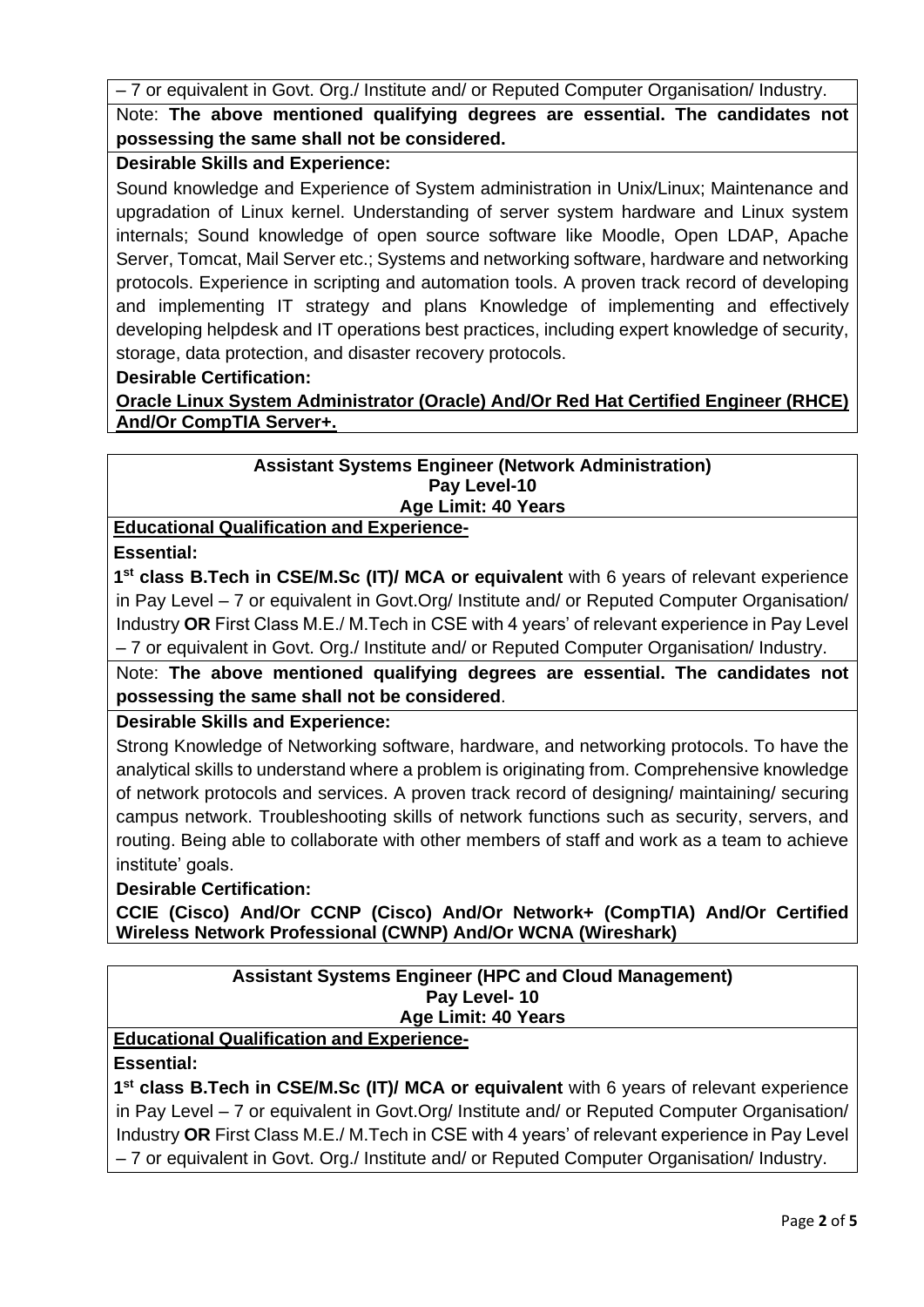Note: **The above mentioned qualifying degrees are essential. The candidates not possessing the same shall not be considered.**

### **Desirable Skills and Experience:**

Experience of integrating systems or designing solutions for HPC workloads, Cloud administration, Cloud Migration and Deployment within Multi-Cloud Environments, Management of VMs in cloud environment Experience of creating and maintaining Virtual Environments. Experience and sound knowledge of VMWare Management (Migration, HA Mode, PSC, Vcenter appliance Mgmt, P2V, V2V). Sound knowledge of various OS like CentOS, RedHat, Ubuntu Linux as well as Windows. Experience and sound knowledge of Backup and Storage Management (Backup VM, Application, file system and Restoration). Working knowledge and Experience of Programming/Scripting capabilities in languages such as PHP, Python and C/C++. Experience of troubleshooting system problems – software and hardware. Experience with system management, monitoring/alerting tools. Understanding of Git, Github, or other version control system. Knowledge of parallel processing (problem decomposition and work distribution), parallel programming, computer architectures and clusters would be valuable. Experience and knowledge on Deep Learning libraries would be valuable.

### **Desirable Certification:**

**Certificate in LINUX etc., such as Red Hat Certified System Administrator (RHCSA) And/Or Red Hat Certified Architect (RHCA) And/Or Red Hat Certified Engineer (RHCE) And/Or VMware Certified Technical Associate (VCTA) And/Or VMware Cartified Professional (VCP) And/Or Amazon Web Services (AWS) Certification And/Or IBM Certified Solution Architect.**

#### **Assistant Systems Engineer (IT Security) Pay Level- 10 Age Limit: 40 Years**

### **Educational Qualification and Experience-**

**Essential:** 

1<sup>st</sup> class B.Tech in CSE/M.Sc (IT)/ MCA or equivalent with 6 years of relevant experience in Pay Level – 7 or equivalent in Govt.Org/ Institute and/ or Reputed Computer Organisation/ Industry **OR** First Class M.E./ M.Tech in CSE with 4 years' of relevant experience in Pay Level – 7 or equivalent in Govt. Org./ Institute and/ or Reputed Computer Organisation/ Industry.

## Note: **The above mentioned qualifying degrees are essential. The candidates not possessing the same shall not be considered**.

### **Desirable Skills and Experience:**

Sound knowledge and Experience in Penetration Testing and fixing such issues. Sound knowledge and Experience in conducting VAPT of websites, Web applications, and network devices; Experience in security incident and event management, threat hunting, penetration testing and/or Securing Software Development Lifecycles (SDLC). Experience in design and architecture of cyber security and networking Experience of working in a team.

### **Desirable Certification:**

**Certified Ethical Hacker (CEH) And/Or Certified Information Security Manager (CISM) And/Or Certified Information Systems Security Professional (CISSP)**

**Note: i) A single pdf containing the proof of all requisite educational qualifications must be uploaded with the application.**

 **ii) A single pdf of all experience certificates must be uploaded with the application.**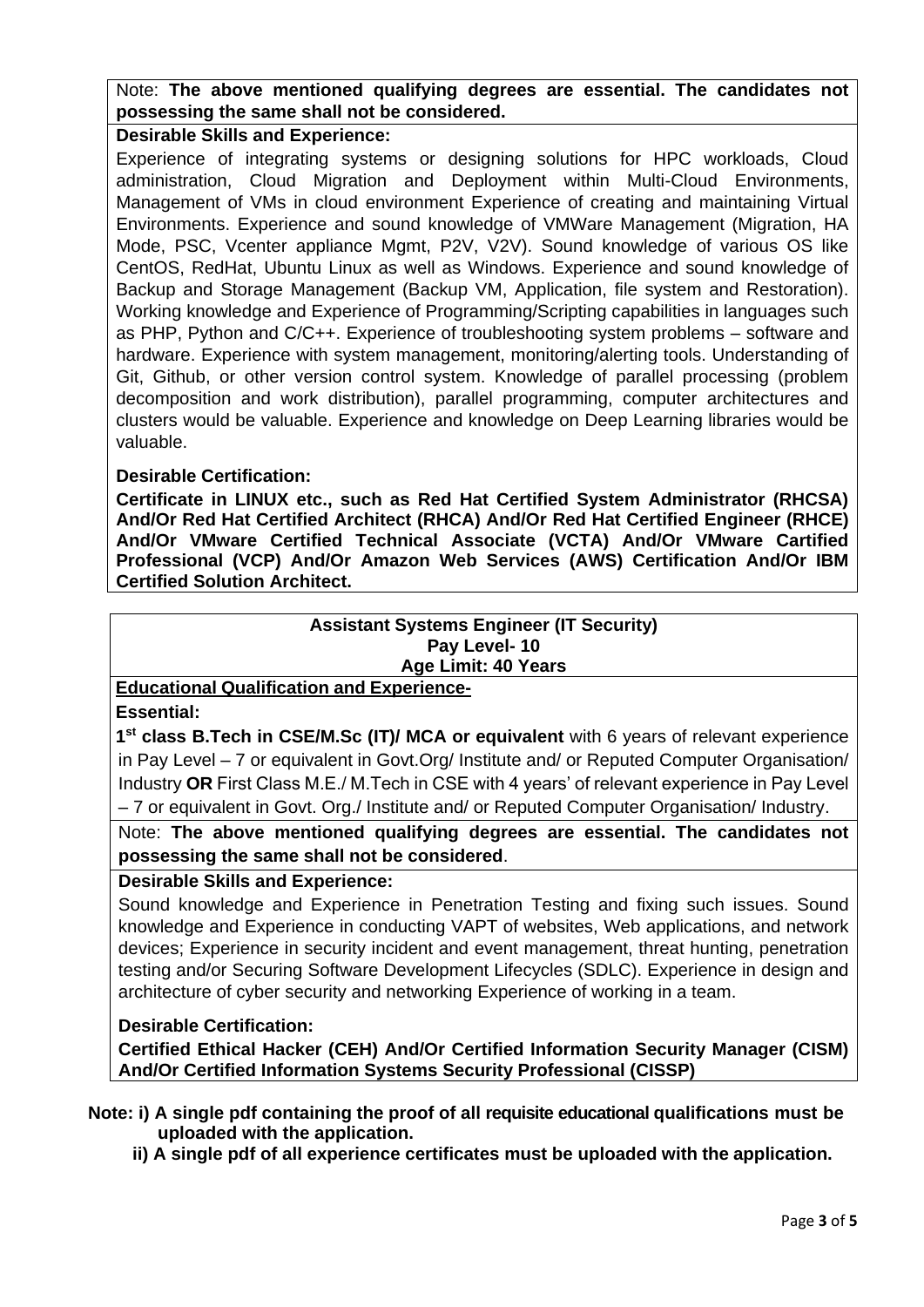# **GENERAL INSTRUCTIONS TO THE CANDIDATES**

| 1. | Age relaxation against reserved posts shall be admissible for the respective categories as per<br>Government of India Norms.                                                                                                                                                                   |  |  |  |  |
|----|------------------------------------------------------------------------------------------------------------------------------------------------------------------------------------------------------------------------------------------------------------------------------------------------|--|--|--|--|
| 2. | (a) In the case of candidates who have served the Institute for at least three years on a regular                                                                                                                                                                                              |  |  |  |  |
|    | post, the maximum age limit is 50 years.<br>(b) In the case of candidates who have served the Central/State Government, Central/State<br>Autonomous Bodies, Central other IITs/NITs/CFTIs etc. for at least three years on a regular<br>post, the maximum age limit may be relaxed by 5 years. |  |  |  |  |
|    | (C) Age relaxation as per Gol norms shall also be admissible to the regular employees of<br>Central/State Governments; Ex-Servicemen etc.                                                                                                                                                      |  |  |  |  |
| 3. | The Institute reserves its right to place a reasonable limit on the total number of<br>(a)<br>candidates to be called for selection process.                                                                                                                                                   |  |  |  |  |
|    | Fulfillment of qualifications per-se does not entitle a candidate to be called for selection<br>(b)<br>process.                                                                                                                                                                                |  |  |  |  |
|    | The Institute reserves the right not to fill up the posts, cancel the Advt. in whole or in<br>(c)<br>part without assigning any reason and its decision in this regard shall be final.                                                                                                         |  |  |  |  |
| 4. | The closing date for submission of application shall be the cut-off date for age, educational<br>qualification.                                                                                                                                                                                |  |  |  |  |
| 5. | The Institute reserves the right to assign/ transfer the selected candidates to any<br>section/department within the Institute and appointments will be offered accordingly.                                                                                                                   |  |  |  |  |
| 6. | The Institute reserves the right to relax experience in the case of candidates serving in<br>(a)<br>Government Departments/ IITs/ NITs/ Central Autonomous Bodies in analogous positions.                                                                                                      |  |  |  |  |
|    | Higher initial basic pay may be given to exceptionally qualified and deserving<br>(b)<br>candidate(s).                                                                                                                                                                                         |  |  |  |  |
| 7. | The Selection Process will be as under:                                                                                                                                                                                                                                                        |  |  |  |  |
|    | (A) Practical Skill Test - Qualifying nature                                                                                                                                                                                                                                                   |  |  |  |  |
|    | (B) Main Exam<br>Step I: Written Test*<br>80 marks<br>Step II: Computer/ Trade Test*<br>20 marks<br>Total<br>100 marks                                                                                                                                                                         |  |  |  |  |
|    | *Above mentioned tests will be conducted wherever required.                                                                                                                                                                                                                                    |  |  |  |  |
|    | The Committee constituted to conduct the Written Test and Trade Test/ Computer Test will<br>decide the minimum qualifying marks for Written & Trade Test/ Computer Test.                                                                                                                       |  |  |  |  |
|    | The answer sheets of Written test and Trade Test/ Computer test of the candidates declared<br>qualified in the Practical Skill test shall be evaluated.                                                                                                                                        |  |  |  |  |
|    | Only the candidates who will qualify the Written & Trade / Computer Test (step I&II) will be<br>called for Presentation & Interview of the selection process. The final selection will be on the<br>basis of presentation and interview before the Selection Committee.                        |  |  |  |  |
|    | Written test and Practical Skill Test for each post will be conducted separately.                                                                                                                                                                                                              |  |  |  |  |
| 8. | No TA/DA will be paid for appearing in the recruitment tests. However, the candidate<br>recommended for Presentation and Interview will be paid for the train journey by AC-III Tier<br>by the shortest direct route on submission of claim and tickets.                                       |  |  |  |  |
| 9. | Recruitment Fee and mode of payment: Recruitment fee Rs. 1000/- to be paid through SBI<br>collect link available on the website of the Institute                                                                                                                                               |  |  |  |  |
|    | https://www.onlinesbi.com/sbicollect/icollecthome.htm?corpID=272342                                                                                                                                                                                                                            |  |  |  |  |
|    | and the payment details are to be filled in the application form.                                                                                                                                                                                                                              |  |  |  |  |
|    | Note: SC/ST/ Ex-Servicemen/ Divyang and Female candidates are exempted from payment                                                                                                                                                                                                            |  |  |  |  |